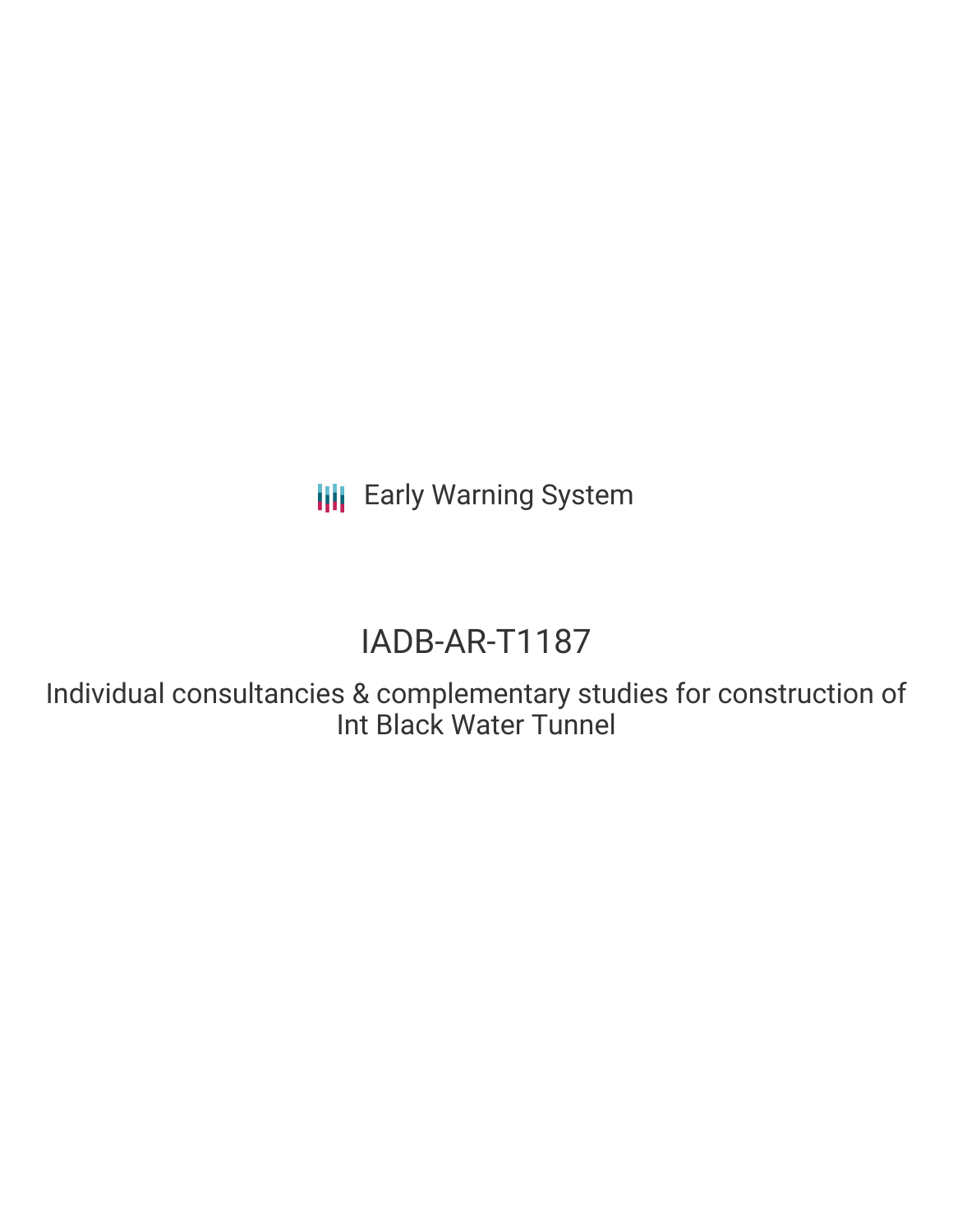

## **Quick Facts**

| <b>Countries</b>               | Argentina                              |
|--------------------------------|----------------------------------------|
| <b>Financial Institutions</b>  | Inter-American Development Bank (IADB) |
| <b>Status</b>                  | Approved                               |
| <b>Bank Risk Rating</b>        | C                                      |
| <b>Voting Date</b>             | 2017-08-09                             |
| <b>Borrower</b>                | Government of Argentina                |
| <b>Sectors</b>                 | Construction, Transport                |
| <b>Investment Type(s)</b>      | Grant                                  |
| <b>Investment Amount (USD)</b> | $$0.40$ million                        |
| <b>Project Cost (USD)</b>      | $$0.40$ million                        |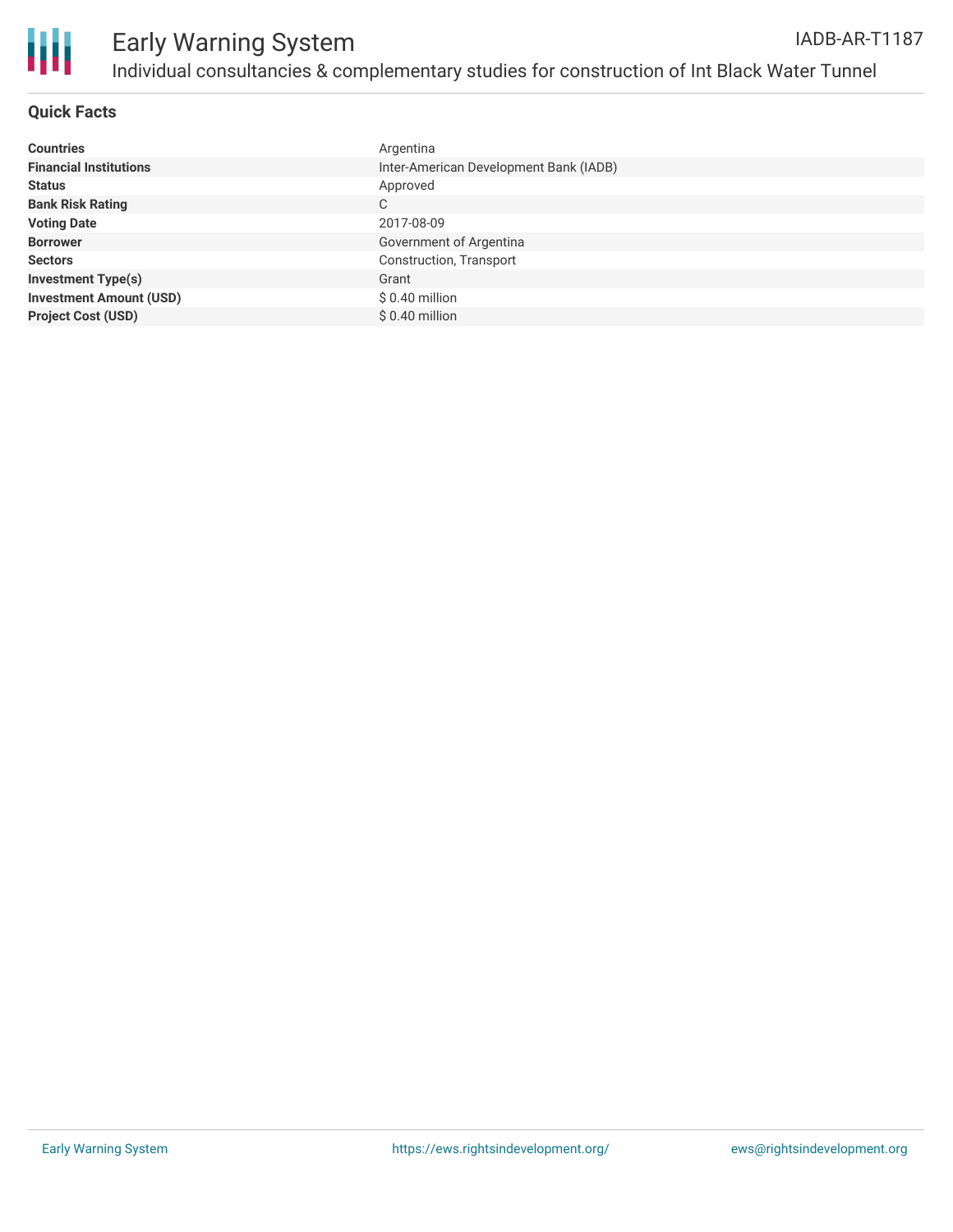

## **Project Description**

The objective of this TC is the development of technical studies, specific consultancies and institutional strengthening that support and complement the realisation of the first stage of construction of the TAN (RG-L1116), guaranteeing to the National Road Agency of Argentina (DNV) a Fluid support, high quality and technical specificity in key issues related to large projects and tunnel construction.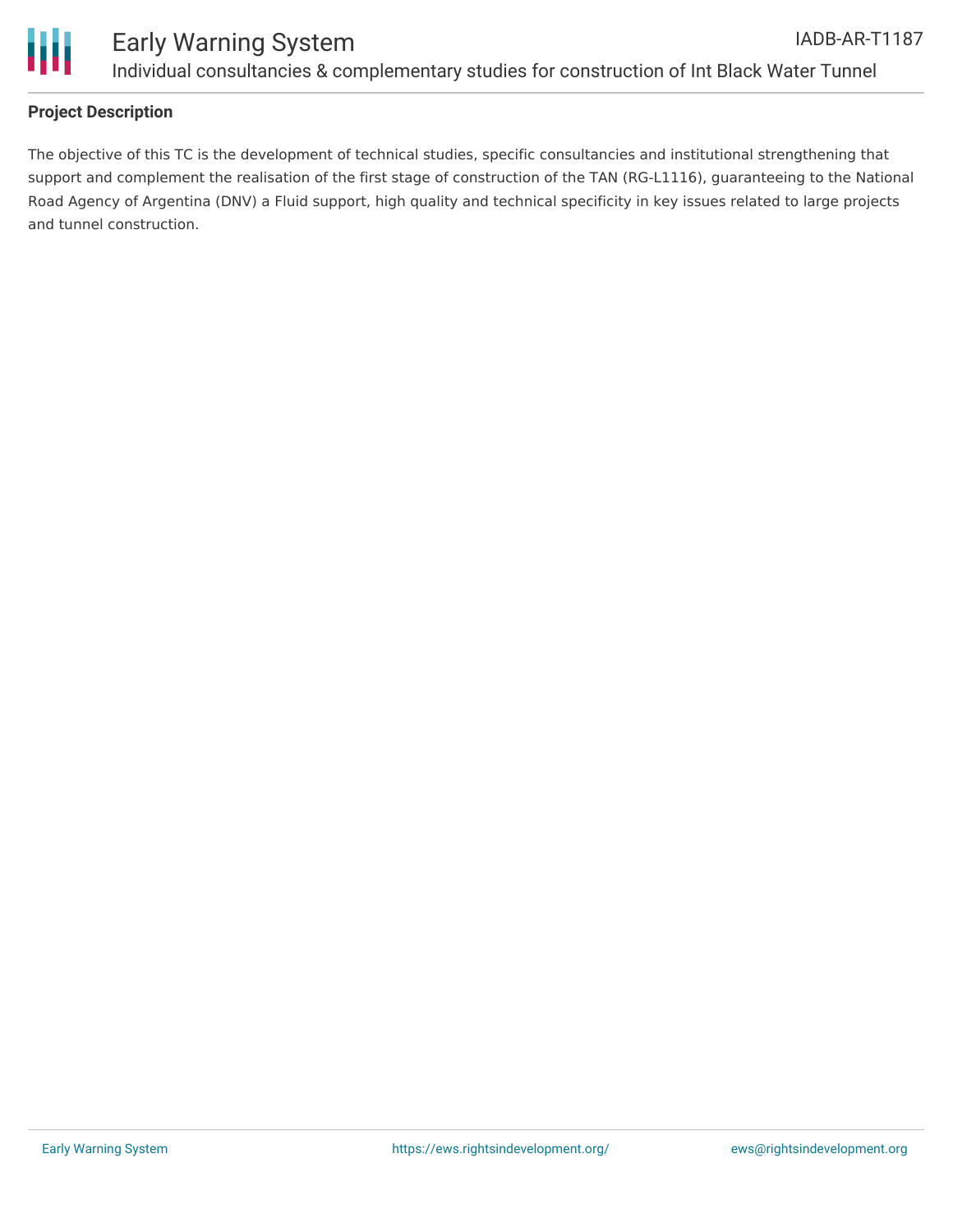

#### Early Warning System Individual consultancies & complementary studies for construction of Int Black Water Tunnel IADB-AR-T1187

#### **Investment Description**

• Inter-American Development Bank (IADB)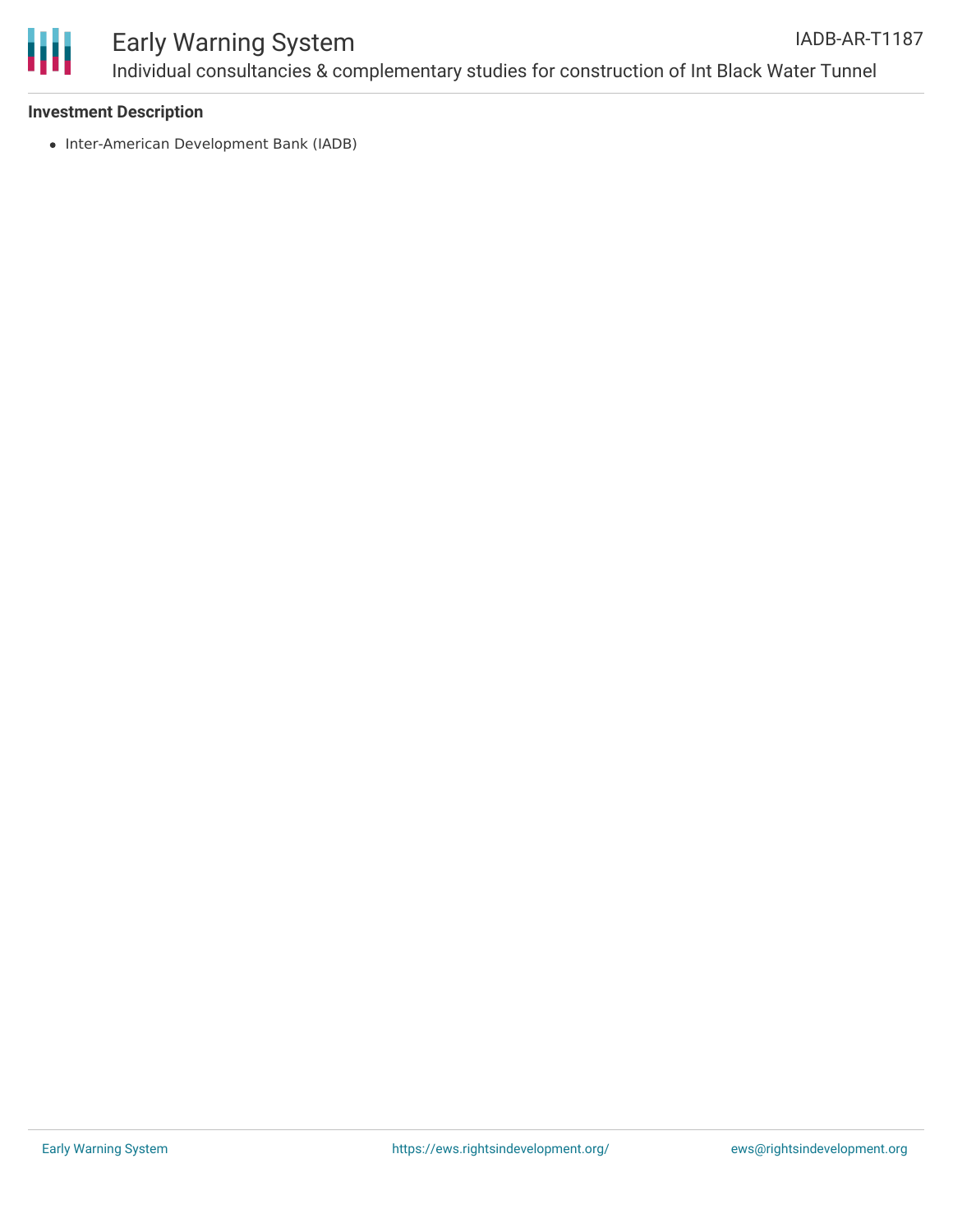

#### **Contact Information**

ACCOUNTABILITY MECHANISM OF IADB

The Independent Consultation and Investigation Mechanism (MICI) is the independent complaint mechanism and fact-finding body for people who have been or are likely to be adversely affected by an Inter-American Development Bank (IDB) or Inter-American Investment Corporation (IIC)-funded project. If you submit a complaint to MICI, they may assist you in addressing the problems you raised through a dispute-resolution process with those implementing the project and/or through an investigation to assess whether the IDB or IIC is following its own policies for preventing or mitigating harm to people or the environment. You can submit a complaint by sending an email to MICI@iadb.org. You can learn more about the MICI and how to file a complaint at http://www.iadb.org/en/mici/mici,1752.html (in English) or http://www.iadb.org/es/mici/mici,1752.html (Spanish).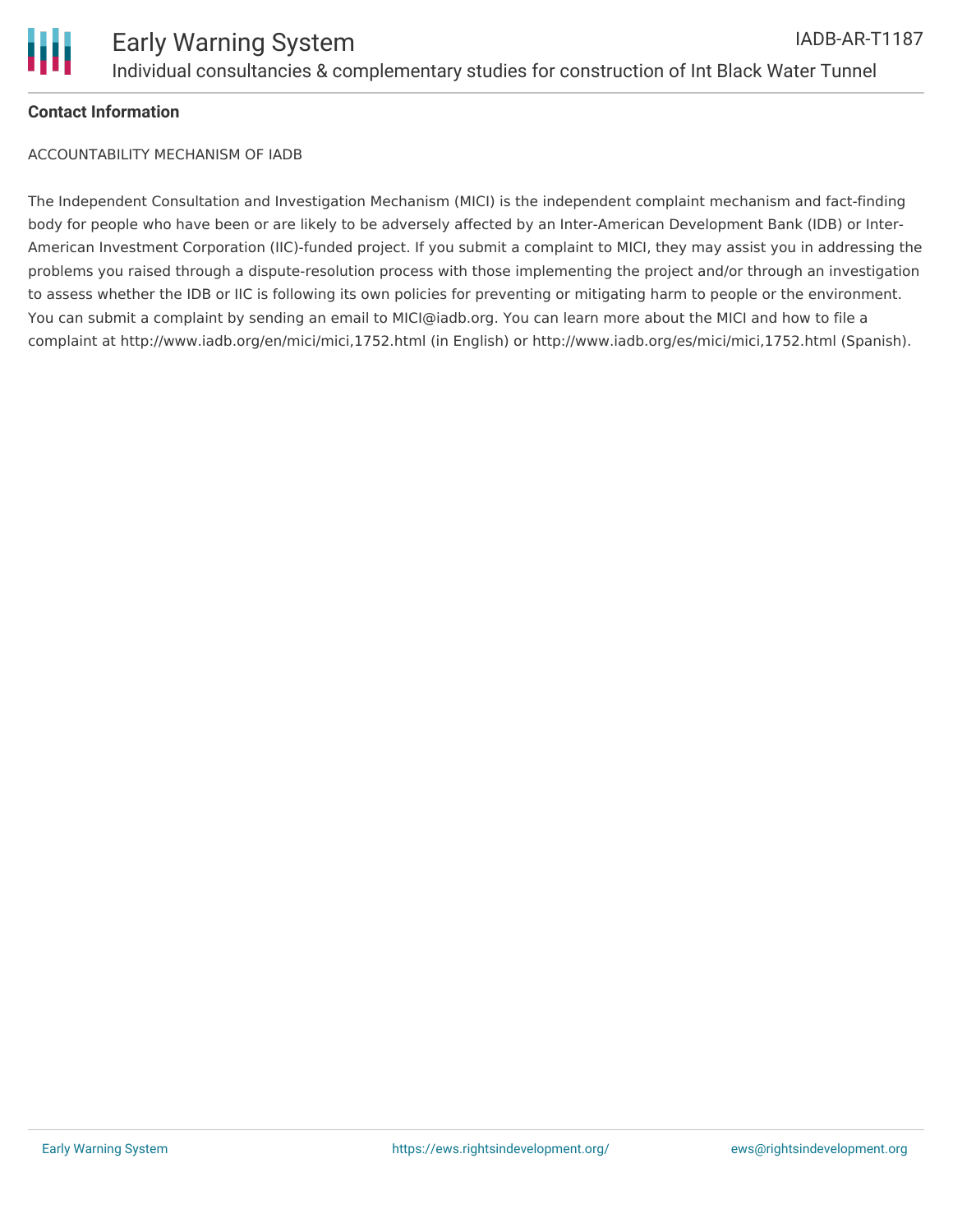

# Early Warning System

#### **Bank Documents**

• Technical Cooperation [Abstract\\_AR-T1187.pdf](https://ewsdata.rightsindevelopment.org/files/documents/87/IADB-AR-T1187.pdf) [\[Original](http://www.iadb.org/Document.cfm?id=EZSHARE-2093774266-8) Source]